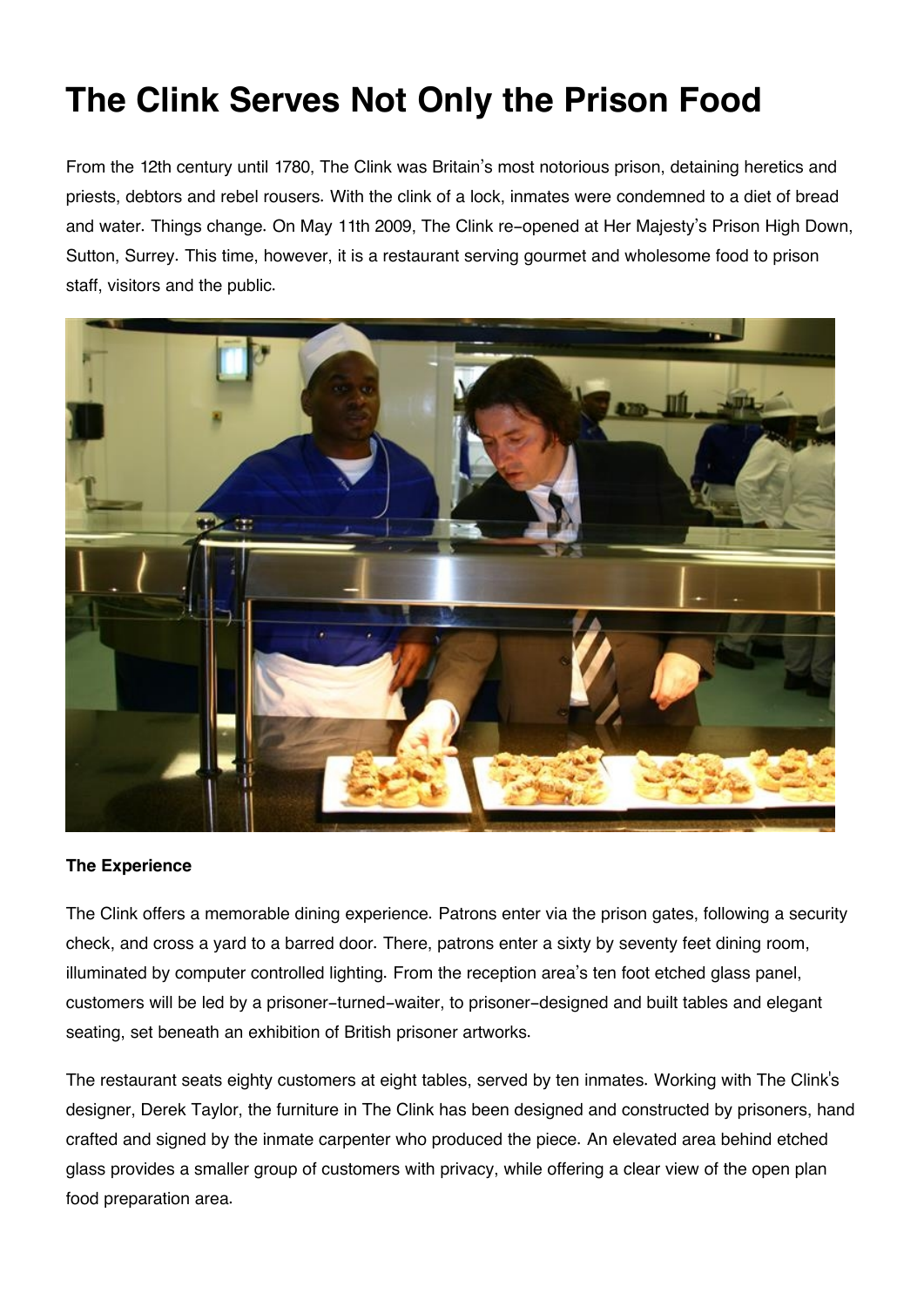With nine more prisoners at work in the kitchen (under the guidance of Chef Crisci and his ex-prisoner chef trainee), the open plan feature includes a Moltenia bespoke stove and a state of the art food preparation area.

Locally sourced food, including vegetables grown in the prison garden, is principally wholesome and healthy British fare, with two sittings at breakfast (0630 – 0930) and lunch (1200 – 1400), primarily for staff and visitors. Invited groups and specialist events generate exquisite gourmet menus, using the finest locally sourced ingredients.



## **The Project**

The Clink is the idea of the Catering Services Manager at H.M. Prison High Down, Chef Alberto Crisci. A fully operational restaurant is now open INSIDE the walls of the gaol, operated entirely by prisoners, serving up to 1000 meals a day to staff, visitors and commercial customers.

The restaurant is self sustaining and non-profit making, and is operated by Eco-Actif Services CIC. With the commitment of the prison's Governor, Peter Dawson, the restaurant is now open and in full operation, as part of a multi-million pound investment in the improvement of prison facilities. With no additional tax payer investment, nor extra staff costs, the restaurant is a considered and practical move toward a solution to problems faced by lives interrupted.

There are easy jokes about doing porridge, or thyme served, but a prison sentence is no joke. Hard time is hard fact. When a prisoner is released, he faces what seem insurmountable problems, including